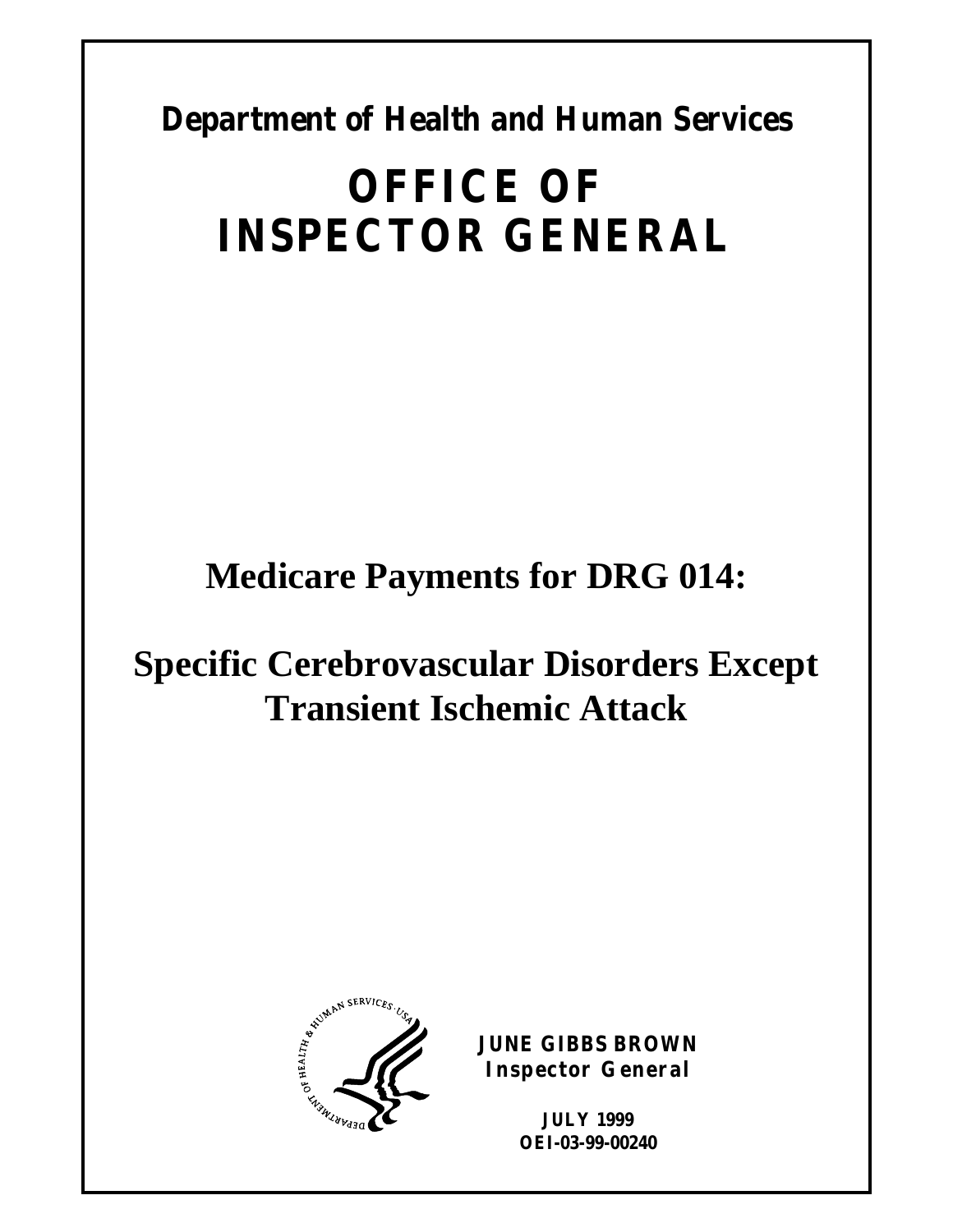#### **OFFICE OF INSPECTOR GENERAL**

The mission of the Office of Inspector General (OIG), as mandated by Public Law 95-452, is to protect the integrity of the Department of Health and Human Services programs as well as the health and welfare of beneficiaries served by them. This statutory mission is carried out through a nationwide program of audits, investigations, inspections, sanctions, and fraud alerts. The Inspector General informs the Secretary of program and management problems and recommends legislative, regulatory, and operational approaches to correct them.

#### **Office of Evaluation and Inspections**

The Office of Evaluation and Inspections (OEI) is one of several components of the Office of Inspector General. It conducts short-term management and program evaluations (called inspections) that focus on issues of concern to the Department, the Congress, and the public. The inspection reports provide findings and recommendations on the efficiency, vulnerability, and effectiveness of departmental programs.

OEI's Philadelphia office prepared this report under the direction of Robert A. Vito, Regional Inspector General, and Linda M. Ragone, Deputy Regional Inspector General. Principal OEI staff included:

#### **REGION HEADQUARTERS**

David Graf, *Project Leader* Tricia Davis, *Program Specialist* 

To obtain copies of this report, please call the Philadelphia Regional Office at (800) 531-9562. Reports are also available on the World Wide Web at our home page address:

http://www.dhhs.gov/progorg/oei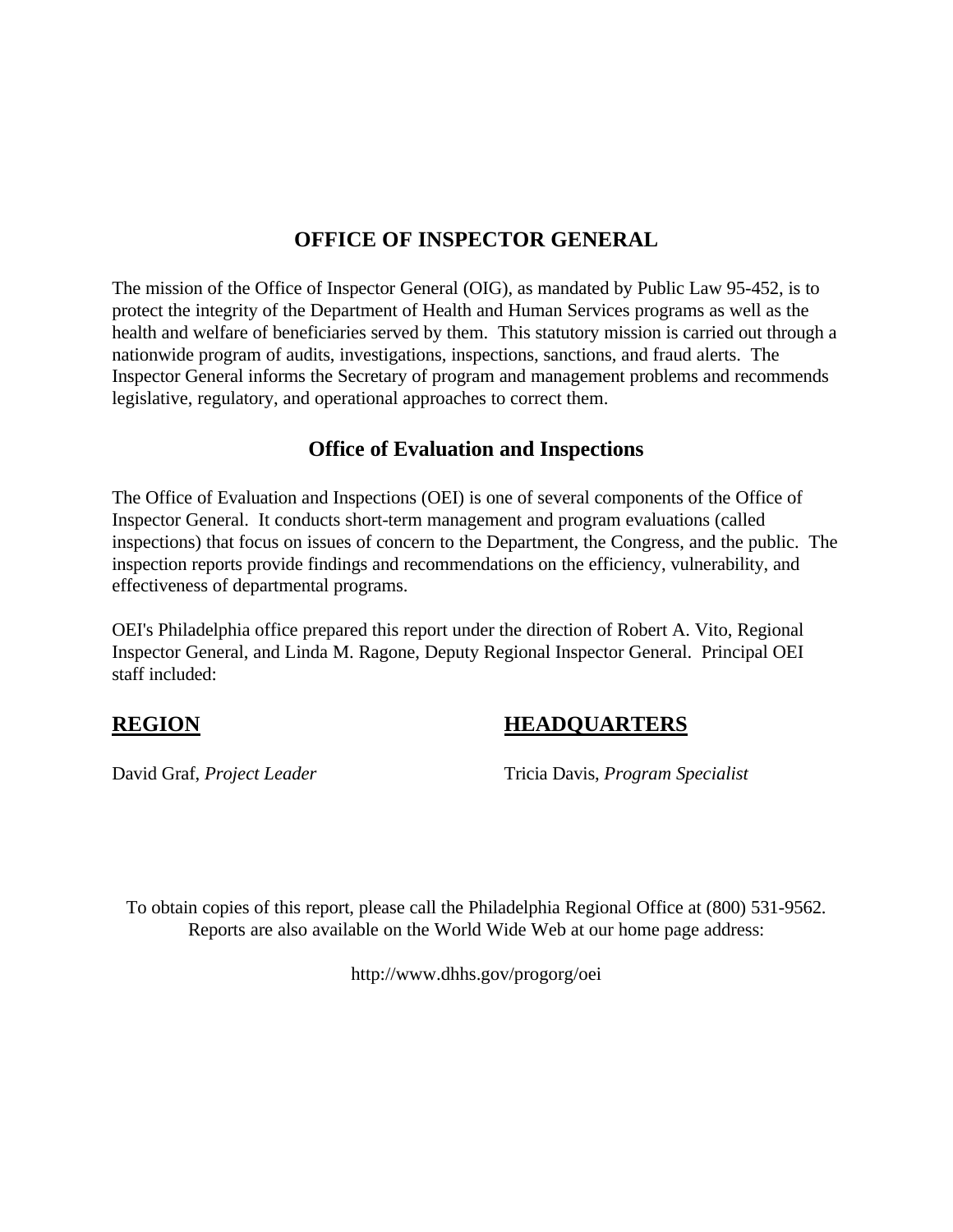#### **PURPOSE**

To identify hospitals with atypically high billing patterns for patients with specific cerebrovascular disorders except transient ischemic attacks (DRG 014).

### **BACKGROUND**

Under Medicare's prospective payment system, a hospital's payment amount is determined by taking a hospital's individual base payment rate and multiplying it by the weight of the diagnosis related group (DRG) assigned to the patient stay. A DRG's weight is determined by the intensity of resources, on average, that are needed to treat that kind of case. The higher the relative weight, the greater the reimbursement.

Medicare reimbursed hospitals almost \$1.9 billion for DRG 014 in 1996. DRG 014 is coded when patients have principal diagnoses that include cerebrovascular accident and intracerebral hemorrhage. This code can trigger a higher Medicare reimbursement compared to other codes where patients may exhibit similar symptoms. DRG 015 (Transient Ischemic Attack and Precerebral Occlusions) is one such code.

The Health Care Financing Administration (HCFA) contracts with two Clinical Data Abstraction Centers to collect clinical data from hospital medical records. The Abstraction Centers are responsible for validating a random sample of claims from all Medicare inpatient hospital discharges. The results of the 1996 validation work showed that 4 percent of DRG 014 discharges sampled should have been coded to a lowerweighted DRG. The HCFA estimated that the total overpayment attributable to incorrect DRG 014 classifications was \$11.9 million.

For this inspection, we analyzed the Medicare Provider Analysis and Review file to identify hospitals with atypically high billings for DRG 014 in fiscal years 1993 to 1996.

#### **FINDINGS**

#### **Thirty-five hospitals had atypically high Medicare billings for DRG 014**

A relatively small number of hospitals (35 of 4,883) had abnormally high DRG 014 discharges compared to national figures. These 35 hospitals were identified based on two criteria: (1) a large proportion of DRG 014 discharges to total discharges in 1996,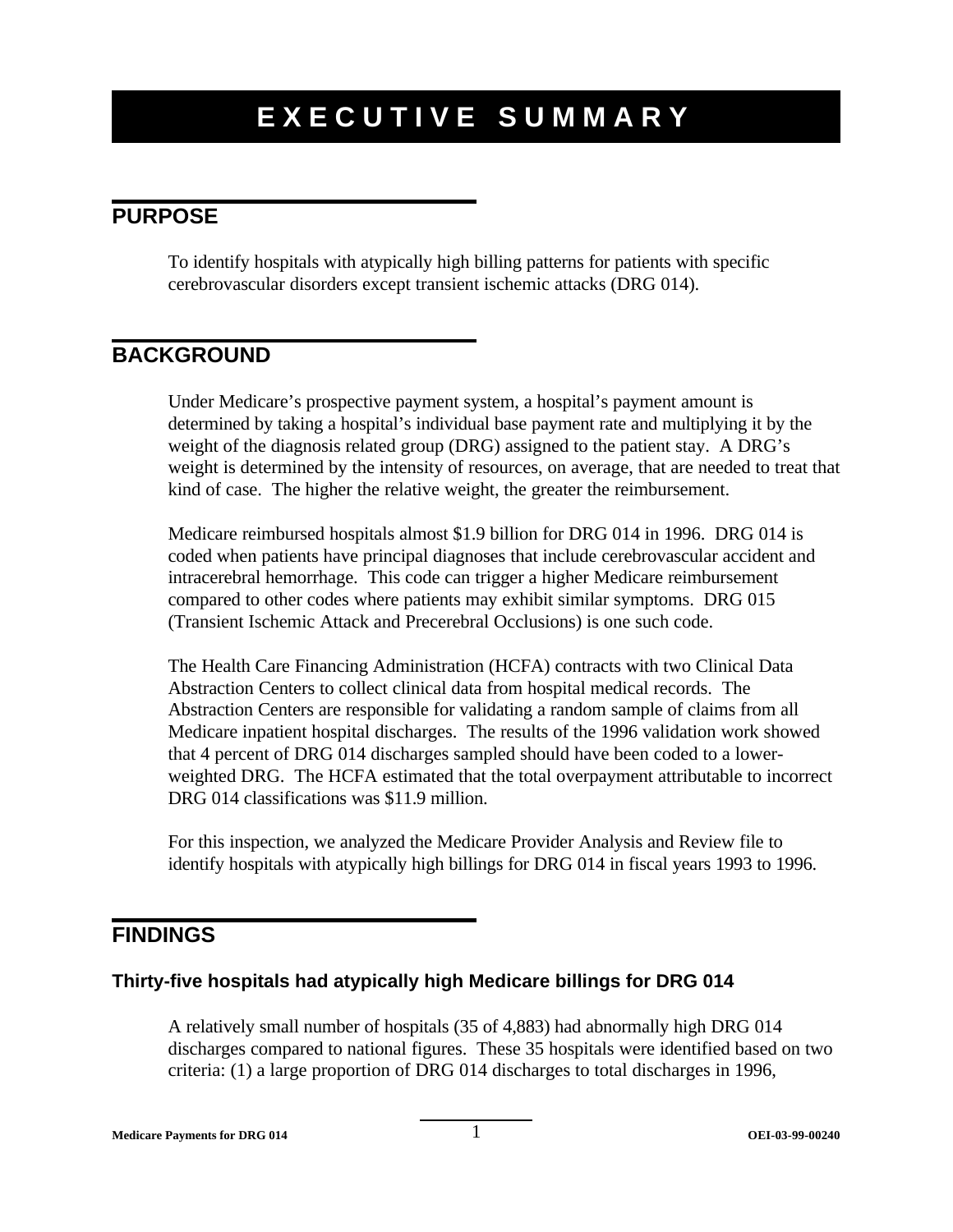and (2) a significant increase in the proportion of DRG 014 discharges to total discharges between 1993 and 1996.

For the 35 hospitals, DRG 014 discharges increased 73 percent from 2,281 in 1993 to 3,941 in 1996. Nationally, DRG 014 discharges increased only 6 percent from 360,354 in 1993 to 382,130 in 1996. Between 1993 and 1996, the proportion of DRG 014 discharges to all discharges for the 35 hospitals increased 57 percent from 3.55 percent to 5.56 percent. In contrast, the national proportion increased only 1 percent from 3.23 percent in 1993 to 3.25 percent in 1996.

#### **The questionable billing of DRG 014 could have a financial impact on the Medicare program**

For the 35 hospitals, the number of DRG 014 discharges exceeded national norms by 1,403 cases. Earlier DRG validation work performed by the Office of Inspector General (OIG) found an average per discharge difference of \$1,716 between DRG 014 and the DRG that should have been coded. Based on this amount, we estimate that potential overpayments could be as high as \$2.4 million or 14 percent of the \$16.6 million paid to these hospitals for DRG 014 in 1996.

The true upcoding error rate can only be determined by undertaking a detailed claims review at each hospital. Therefore, the potential overpayments at each hospital would vary according to actual coding error rates.

#### **NEXT STEPS**

In several recent OIG reports, we recommended that HCFA perform routine monitoring and analysis of hospital billing and clinical data to proactively identify aberrant patterns of upcoding. The HCFA agreed with the recommendation and outlined an extensive program to respond to it. We offer the information in this report as insight into another possible problem DRG for HCFA to consider when refining its plan. We recognize that only record reviews by trained professionals will establish if incorrect coding has occurred at the 35 hospitals identified. Meanwhile, we have referred the 35 hospitals to our Office of Investigations. We look forward to continuing collaboration with HCFA on this matter.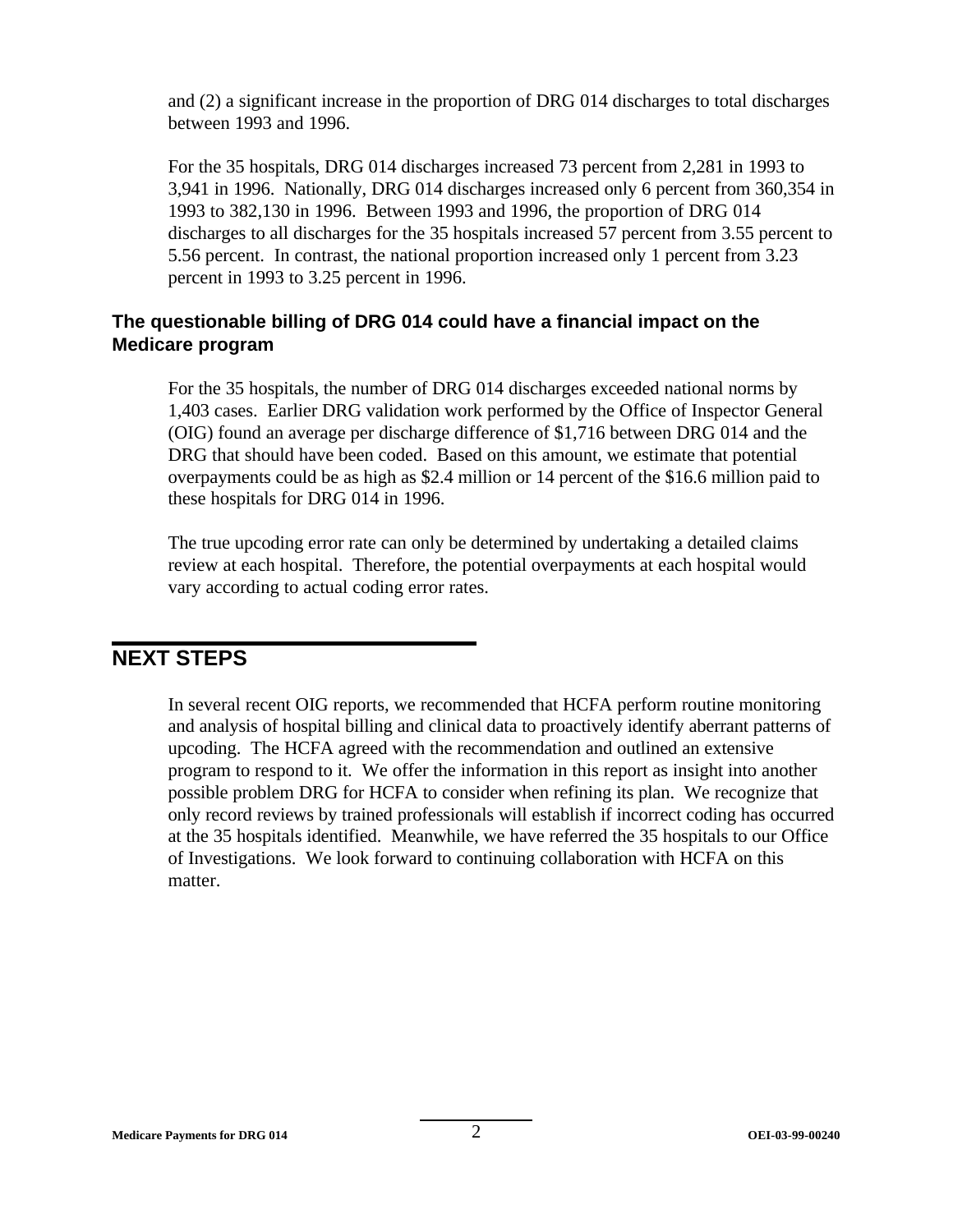# **TABLE OF CONTENTS**

| <b>APPENDICES</b>                                                         |
|---------------------------------------------------------------------------|
| A: Clinical Data Abstraction Centers' 1996 Validation Work for DRG 014 11 |
| B: Office of Inspector General's Validation Work for DRG 014 12           |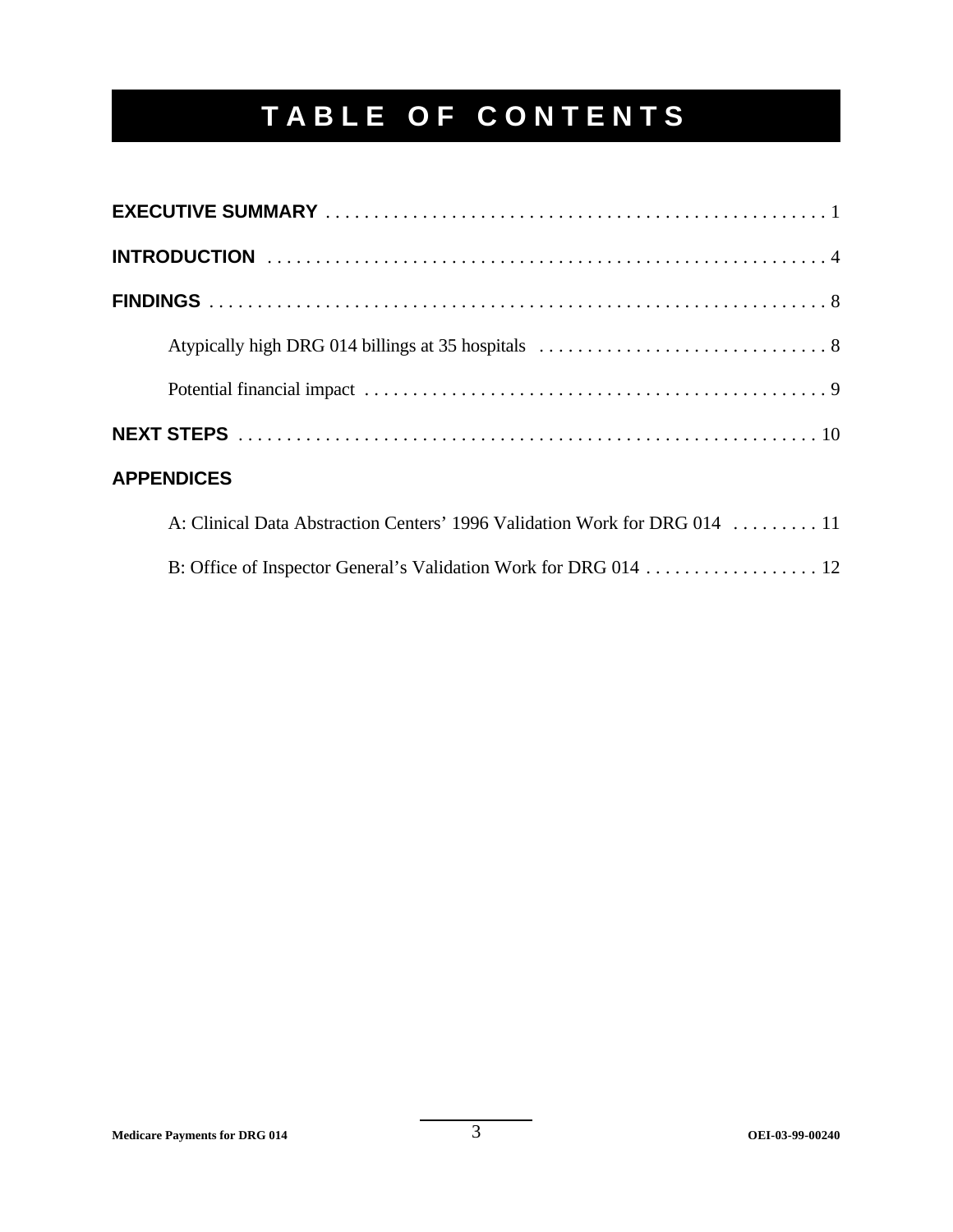# **INTRODUCTION**

#### **PURPOSE**

To identify hospitals with atypically high billing patterns for patients with specific cerebrovascular disorders except transient ischemic attacks (DRG 014).

#### **BACKGROUND**

In 1996, Medicare reimbursed hospitals almost \$1.9 billion for patients whose cases were categorized as DRG 014. Principal diagnoses under DRG 014 include cerebrovascular accident and intracerebral hemorrhage. Between 1993 and 1994, nine diagnosis codes were added and three diagnosis codes were deleted under DRG 014. Currently, there are a total of 17 diagnosis codes that can lead to categorizing a case as DRG 014.

#### **Hospital Reimbursement for Diagnostic Related Groups**

Diagnostic related groups (DRGs) are categories used to determine Medicare reimbursement for patient stays under the prospective payment system established by Congress in 1983. The actual Medicare payment amount is calculated by multiplying the individual hospital's base payment rate by the weight of the DRG. The weight of a DRG is determined by the intensity of resources, on average, that are needed to treat that kind of case.

When a patient is discharged, the physician summarizes information on a discharge face sheet. This information includes principal diagnosis, additional diagnoses, and procedures performed during the stay. Hospitals use codes from the *International Classification of Diseases, Ninth Edition, Clinical Modification* (ICD-9-CM) to report diagnosis and procedure information. A coder, trained in medical classification, uses all this information to assign the most appropriate ICD-9-CM code. A patient's entire medical record is reviewed as part of the coding process.

A hospital receives payment for treating a Medicare patient by preparing a claim and forwarding it to the Medicare fiscal intermediary. The intermediary processes the claim through a series of automated screens. These screens, called the Medicare Code Editor, identify cases that need further review before being classified into a DRG. Cases are classified by the GROUPER software program into the appropriate DRG. This program classifies each case into a DRG based on diagnosis, procedure code, and demographic information. Hospital reimbursement is then calculated by multiplying the weight of the assigned DRG by the hospital's individual base payment rate.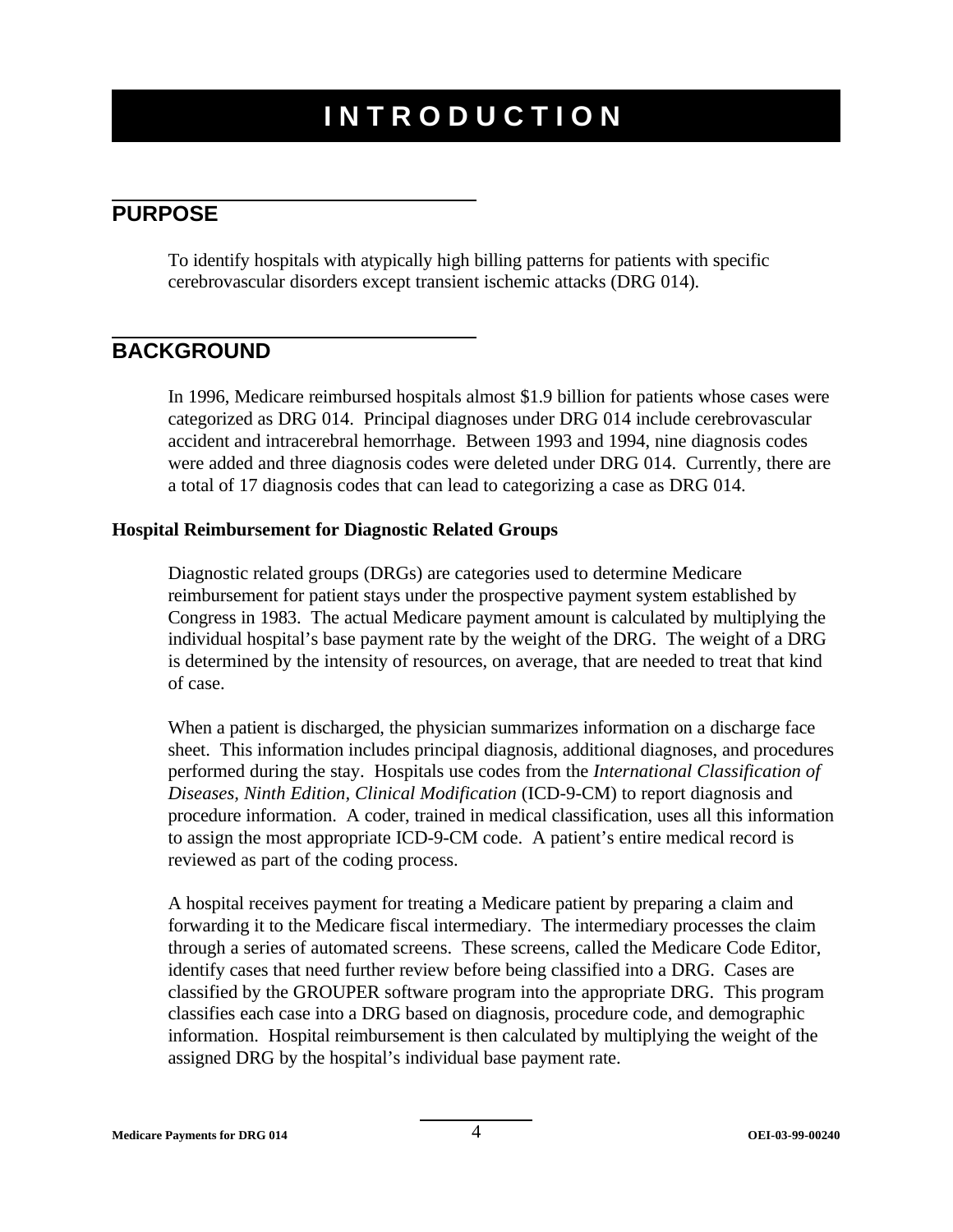Reimbursement increases or decreases with the relative weight of the DRG. Sometimes patients exhibit similar symptoms, but their cases are assigned to different DRGs. A misclassification of a DRG can result in an overpayment. For example, the weight of DRG 014 (Specific Cerebrovascular Disorders Except Transient Ischemic Attack) was 1.2065 in 1996. In the same year, the weight of DRG 015 (Transient Ischemic Attack and Precerebral Occlusions) was 0.7227. If a case that should have been DRG 015 was incorrectly classified as DRG 014, the overpayment would be approximately \$1,700 per case.

#### **The Health Care Financing Administration's DRG Validation Work**

The Health Care Financing Administration (HCFA) contracts with Medicare Peer Review organizations (PROs) to ensure that care provided to Medicare patients is reasonable, necessary, and provided in the most appropriate setting. The PROs are required to contract out DRG validation efforts to two Clinical Data Abstraction Centers. The Abstraction Centers' validation efforts provide HCFA with an overall assessment of DRG coding and identifies problematic DRGs.

The 1996 validation effort found that 4 percent of the sample DRG 014 cases were improperly coded. The sample consisted of 20,152 claims from all Medicare inpatient hospital discharges. There were 682 sample discharges for patients with a diagnosis of specific cerebrovascular disorder, and 27 of 682 were improperly coded. Twenty-four of the 682 improperly coded cases resulted in overpayments to hospitals. These 24 cases should have been coded to 10 less expensive DRG codes. For example, 12 of the cases should have been coded as DRG 015. A complete listing of the appropriate DRG codes can be found in Appendix A. The total estimated overpayment attributable to DRG 014 discharges in 1996 was \$11,906,598.

#### **The Office of Inspector General's DRG Validation Work**

In a study entitled, *Using Software to Detect Upcoding of Hospitals Bills* (OEI-01-97- 00010, August 1998), the Office of Inspector General (OIG) performed DRG validation work on a sample of 2,622 Medicare inpatient hospital discharges. Of the 2,622 discharges, 129 were for patients with a specific cerebrovascular vascular disorder. The results of this validation showed that 9 percent of the sample DRG 014 discharges (12 of 129) were improperly coded. All of the erroneously coded discharges resulted in overpayments to the hospitals.

The erroneously coded DRG 014 discharges should have been coded to seven less expensive DRGs. Six of the erroneously coded discharges should have been coded to DRG 015. A complete listing of the appropriate DRG codes can be found in Appendix B.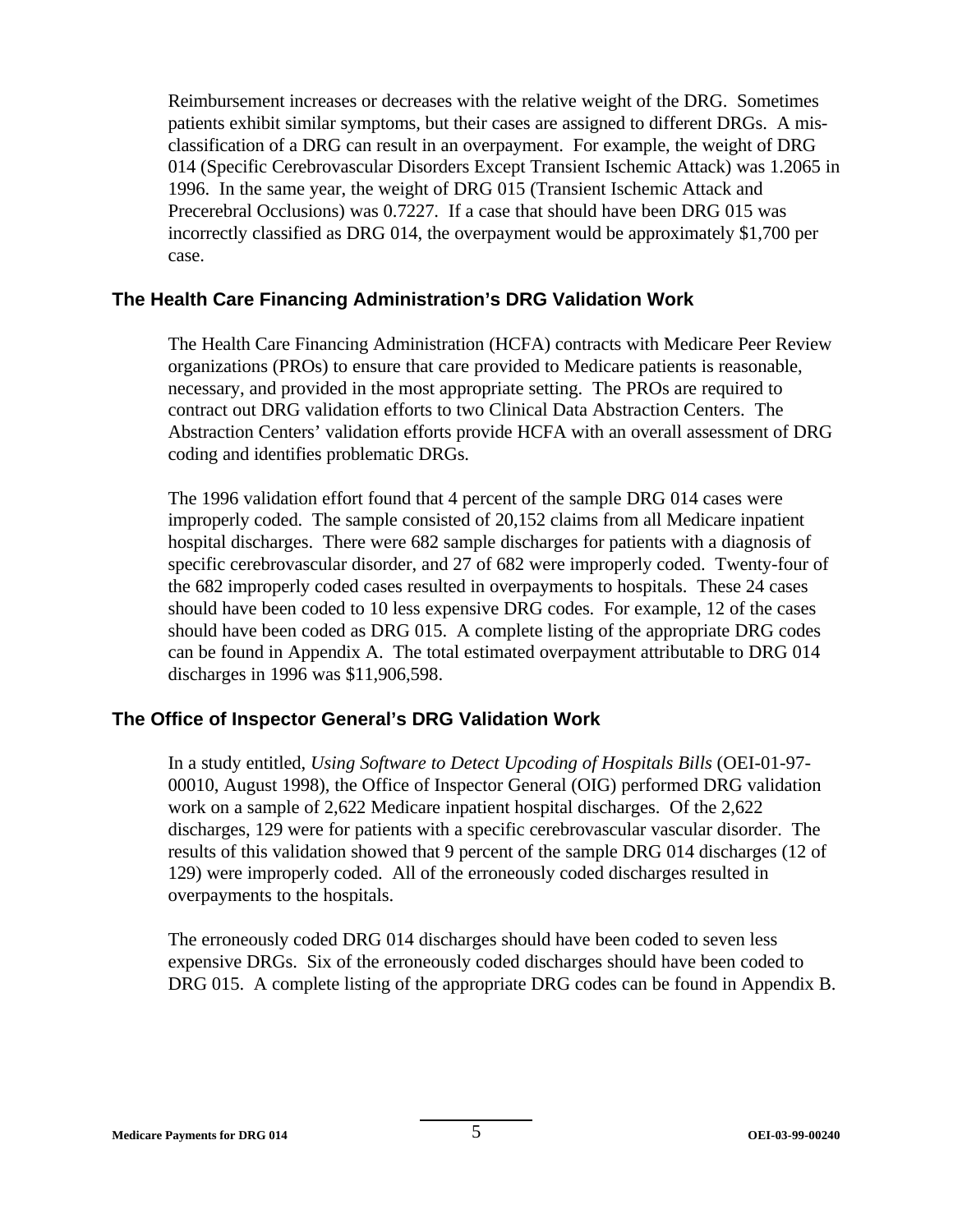#### **Other Office of Inspector General DRG Work**

In a follow-up to the Office of Inspector General report just mentioned, the OIG sent an advisory report to HCFA entitled, *Monitoring the Accuracy of Hospital Coding* (OEI-01- 98-00420, January 21, 1999). We pointed out that the DRG system was vulnerable to upcoding, particularly within certain DRGs. We recommended that HCFA perform routine monitoring and analysis of hospital billing data and clinical data to identify aberrant patterns of upcoding.

The OIG has also released three reports focusing on hospital coding patterns over time for DRGs 475, 416, and 296. *Medicare Payments for DRG 475: Respiratory System Diagnosis with Ventilator Support* (OEI-03-98-00560, January 1999), *Medicare Payments for Septicemia* (OEI-03-98-00370, March 1999), and *Medicare Payments for DRG 296: Nutritional and Miscellaneous Metabolic Disorders* (OEI-03-98-00490, April 1999) found a relatively small number of hospitals with atypically high billings for DRGs 475, 416, and 296. The methodology in these reports demonstrated a technique that could be used to focus HCFA's limited resources in identifying potential cases of DRG upcoding. This report on specific cerebrovascular disorders provides another example of how this technique could be used.

#### **METHODOLOGY**

We extracted data from the Medicare Provider Analysis and Review (MedPAR) file for fiscal years 1993 to 1996. The MedPAR file contains Medicare DRG discharge information for all hospitals. For each hospital that had at least one DRG 014 discharge (4,883 hospitals), we determined the number of DRG 014 discharges and the total overall number of discharges by year.

We calculated the proportion of DRG 014 discharges to total discharges for each hospital in 1996. We found that DRG 014 discharges accounted for more than 4.5 percent of all discharges in just 18 percent of hospitals. We then determined the proportion of DRG 014 discharges to total discharges for 1993 and compared it to the proportion calculated for 1996. Between 1993 and 1996, the proportion had increased by more than 40 percent in 12 percent of the hospitals.

To identify hospitals with atypically high DRG 014 billing patterns, we selected hospitals with the following criteria: (1) DRG 014 discharges accounted for more than 4.5 percent of all discharges in 1996, **and** (2) the proportion of DRG 014 discharges to total discharges had increased by more than 40 percent between 1993 and 1996. We excluded hospitals with less than 75 DRG 014 discharges in 1996, hospitals currently under investigation by the OIG, and hospitals in the State of Maryland (Maryland hospitals are not currently reimbursed under the Prospective Payment System).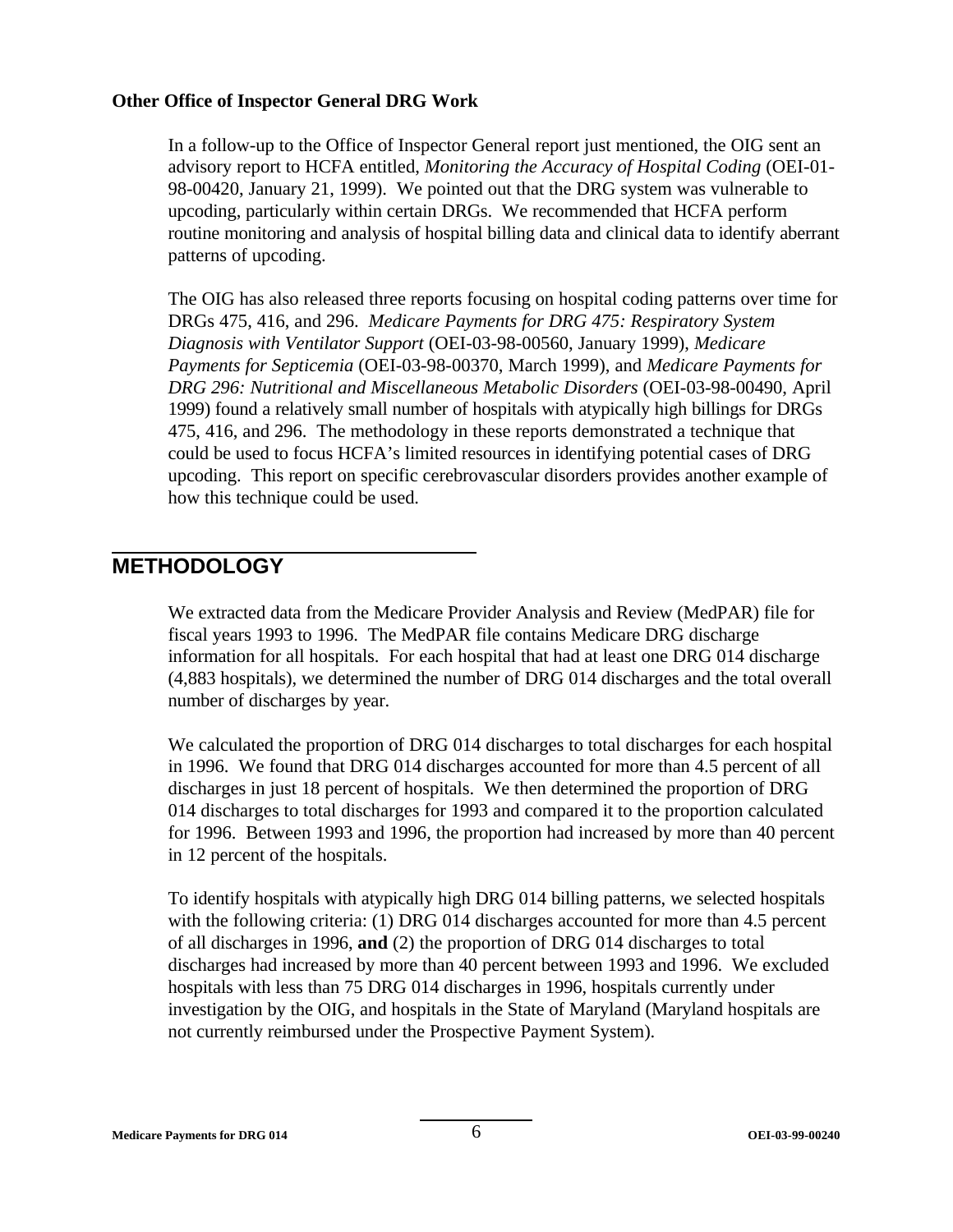For the hospitals with atypical billing patterns, we determined a potential overpayment amount for 1996. We first calculated a per discharge overpayment amount. We based this calculation on the recent DRG validation work done by the OIG. We determined the difference between the DRG 014 payment that was inappropriately billed and the payment for the DRG code that should have been billed. We compared the number of DRG 014 discharges for each of the hospitals identified against the national average of DRG 014 discharges for all hospitals. We then multiplied this difference by the estimated per discharge overpayment to determine the potential financial impact to the Medicare program.

This inspection was conducted in accordance with the *Quality Standards for Inspections*  issued by the President's Council on Integrity and Efficiency.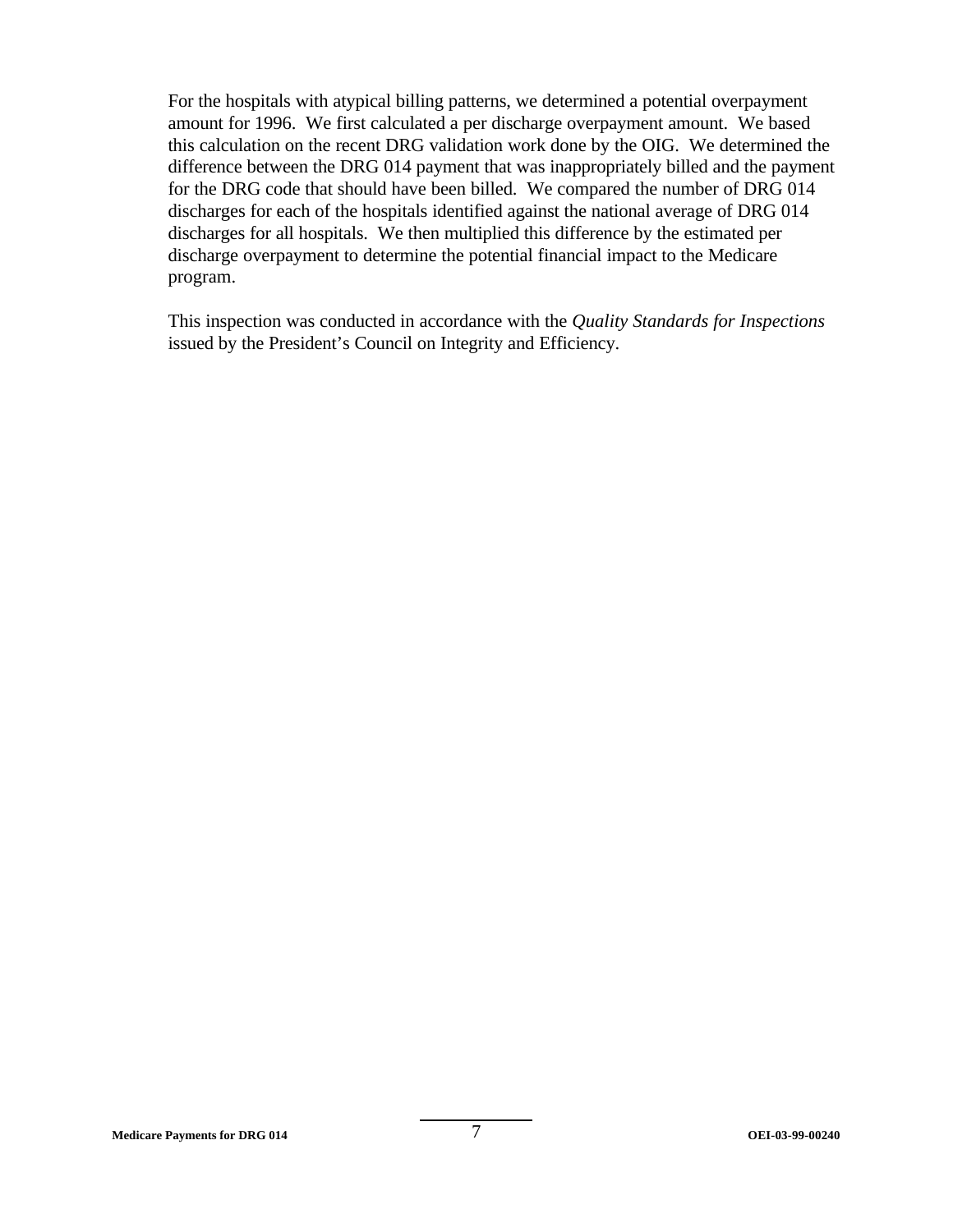# **FINDINGS**

### **Thirty-five hospitals had atypically high Medicare billings for DRG 014**

Compared to national figures, a relatively small number of hospitals had abnormally high discharges for patients with a specific cerebrovascular disorder. For 35 hospitals, total DRG 014 discharges increased 73 percent from 2,281 in 1993 to 3,941 in 1996. This represents an average increase of 20 percent a year. Nationally, DRG 014 discharges increased only 6 percent from 360,354 in 1993 to 382,130 in 1996.

Some of the 35 hospitals exhibited unusually high increases in DRG 014 discharges from 1993 to 1996. For instance, one hospital's DRG 014 discharges increased from 82 (out of 2,793 total discharges) in 1993 to 191 (out of 2,726 total discharges) in 1994 — a more than two-fold increase.

The 35 hospitals also had atypically high proportions of DRG 014 discharges to total discharges as compared to the national average. As illustrated in the chart below, for the 35 hospitals, the proportion of DRG 014 discharges to total discharges increased from 3.55 percent in 1993 to 5.56 percent in 1996. For all hospitals, this same proportion increased slightly from 3.23 percent in 1993 to 3.25 percent in 1996.



#### **Proportion of DRG 014 Discharges to Total Discharges 1993 to 1996**

Source: Medicare Provider Analysis and Review file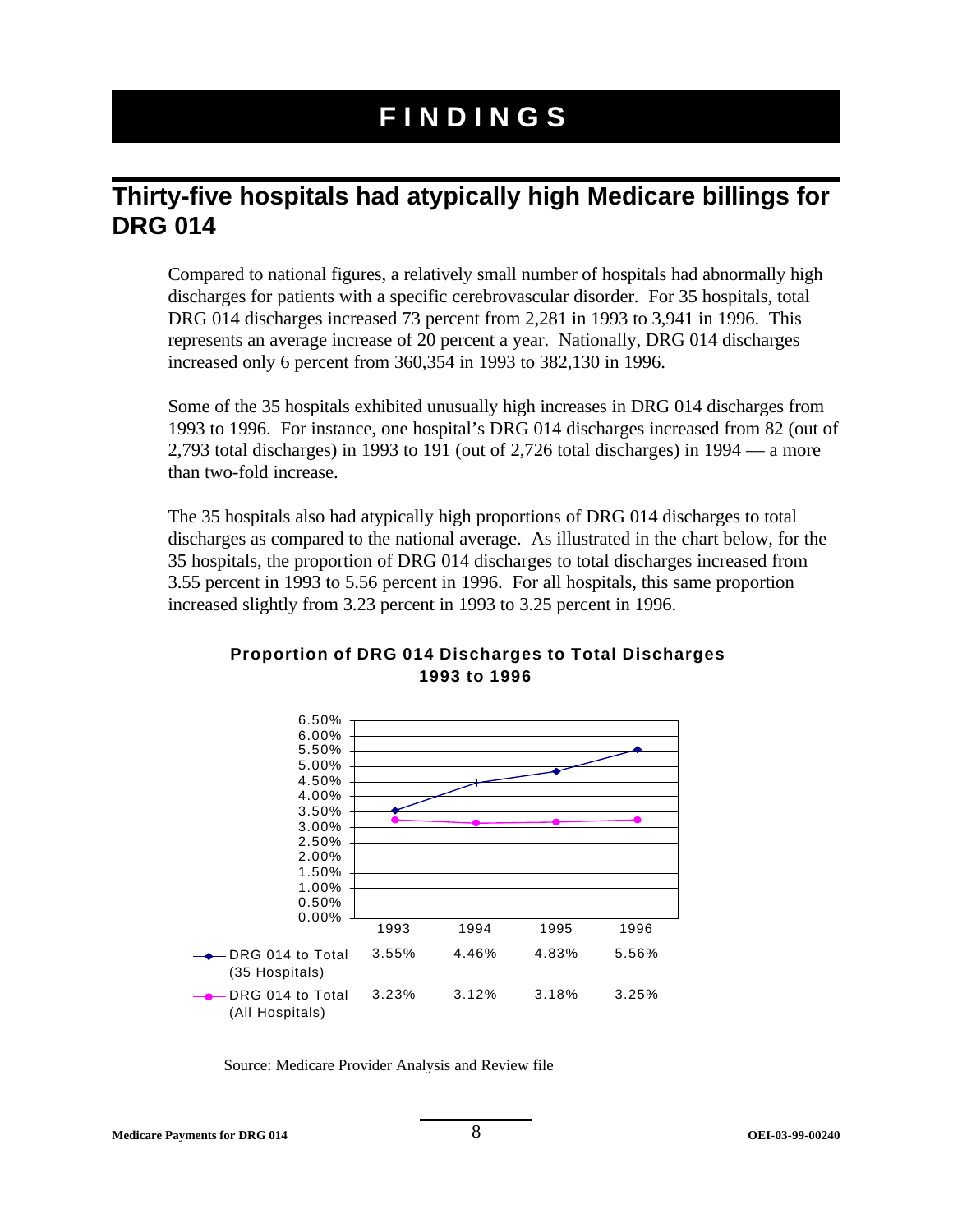The 35 hospitals were located in 17 States and Puerto Rico. Fourteen of the hospitals were concentrated in just 2 States and Puerto Rico. Six of these hospitals were in California and four hospitals were in Puerto Rico and Texas. The remaining States had between one and two hospitals.

# **The questionable billing of DRG 014 could have a financial impact on the Medicare program**

For the 35 hospitals, the number of discharges for patients with a specific cerebrovascular disorder diagnosis exceeded national norms by 1,403 cases. Using previous OIG validation efforts, we calculated a difference of \$1,716 between the DRG 014 payment that was inappropriately billed and the payment for the DRG code that should have been billed. Therefore, we estimate that potential overpayments could be as high as \$2.4 million in 1996. This \$2.4 million represents 14 percent of the \$16.6 million paid to these hospitals for DRG 014 in 1996.

The true upcoding error rate can only be determined by undertaking a detailed claims review at each hospital. Therefore, the potential overpayments at each hospital would vary depending on actual coding error rates.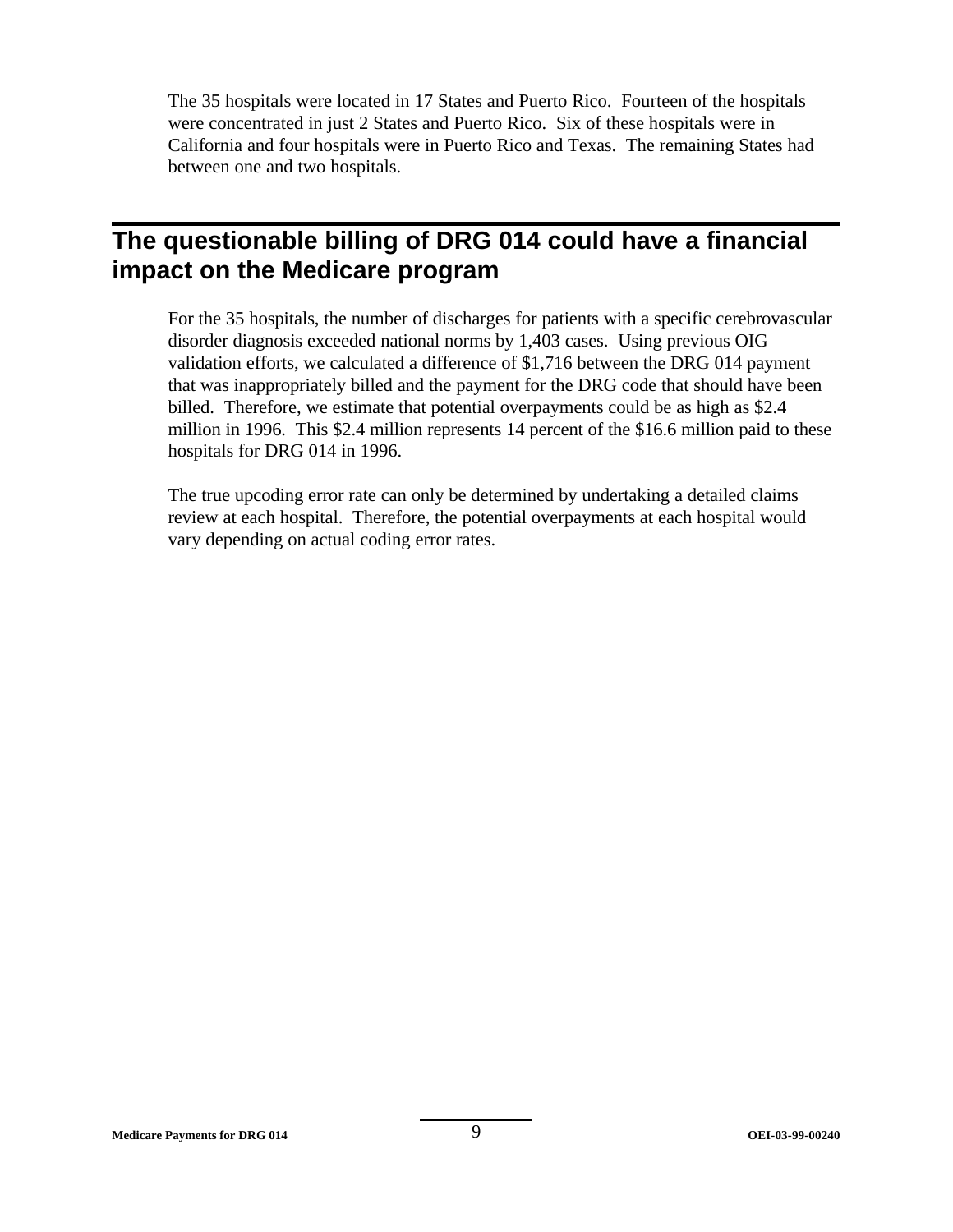# **NEXT STEPS**

In several recent Office of Inspector General reports, we recommended that the Health Care Financing Administration (HCFA) perform routine monitoring and analysis of hospital billing and clinical data to proactively identify aberrant patterns of upcoding. The HCFA agreed with the recommendation and outlined an extensive program to respond to it. We offer the information in this report as insight into another possible problem DRG for HCFA to consider when refining its plan. We recognize that only record reviews by trained professionals will establish if incorrect coding has occurred at the 35 hospitals identified. Meanwhile, we have referred the 35 hospitals to our Office of Investigations. We look forward to continuing collaboration with HCFA on this matter.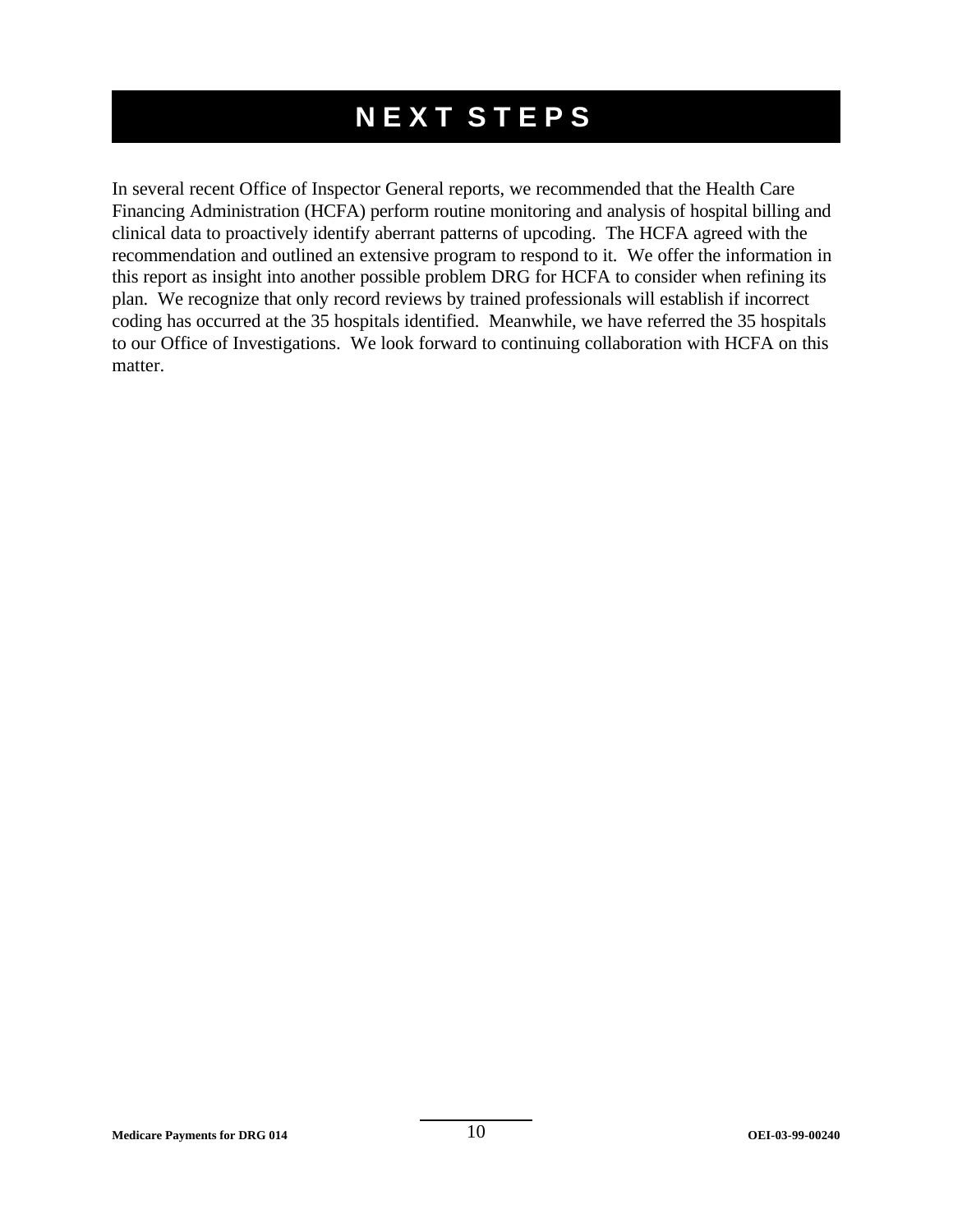## **Clinical Data Abstraction Centers' 1996 Validation Work for DRG 014**

This table shows the results of the 1996 Clinical Data Abstraction Centers' validation effort for DRG 014 (Specific Cerebrovascular Disorders Except Transient Ischemic Attack). Column one contains the appropriate DRGs for the 24 upcoded DRG 014 discharges identified in the validation work.

| <b>DRG</b><br><b>Codes</b> | <b>DRG</b><br>Weights | <b>DRG</b> Definitions <sup>1</sup>                                                                     | Number of<br><b>Times DRG</b><br>was Upcoded | <b>Percent of Total</b><br><b>Times DRGs</b><br>were Upcoded |
|----------------------------|-----------------------|---------------------------------------------------------------------------------------------------------|----------------------------------------------|--------------------------------------------------------------|
| 015                        | 0.7227                | Transient Ischemic Attack & Precerebral<br>Occlusions                                                   | 12                                           | 50%                                                          |
| 012                        | 0.9891                | Degenerative Nervous System Disorders                                                                   | 2                                            | 8%                                                           |
| 024                        | 0.9908                | Seizure & Headache Age $> 17$ with<br><b>Complications and Comorbidities</b>                            | 2                                            | 8%                                                           |
| 029                        | 0.6217                | Traumatic Stupor & Coma, Coma < 1 Hour<br>$Age > 17$ without Complications and<br>Comorbidities         | $\overline{c}$                               | 8%                                                           |
| 127                        | 1.0302                | Heart Failure & Shock                                                                                   | 1                                            | 4%                                                           |
| 138                        | 0.8049                | Cardiac Arrhythmia & Conduction Disorders<br>with Complications and Comorbidities                       | 1                                            | 4%                                                           |
| 180                        | 0.9240                | G.I. Obstruction with Complications and<br>Comorbidities                                                | 1                                            | 4%                                                           |
| 296                        | 0.9166                | Nutritional and Miscellaneous Metabolic<br>Disorders $Age > 17$ with Complications and<br>Comorbidities | 1                                            | 4%                                                           |
| 321                        | 0.6104                | Kidney & Urinary Tract Infections Age $> 17$<br>without Complications and Comorbidities                 | 1                                            | 4%                                                           |
| 463                        | 0.7416                | Signs & Symptoms with Complications and<br>Comorbidities                                                | 1                                            | 4%                                                           |
|                            |                       |                                                                                                         | 24                                           | $98\%$ $^2$                                                  |

Source: Clinical Data Abstraction Centers' Data

<sup>1</sup> These definitions were taken from the *Diagnosis Related Groups Definitions Manual*, version 15.0, as compiled by the company, 3M Health Information Systems.

<sup>2</sup> The total for this column does not equal 100 percent due to rounding.